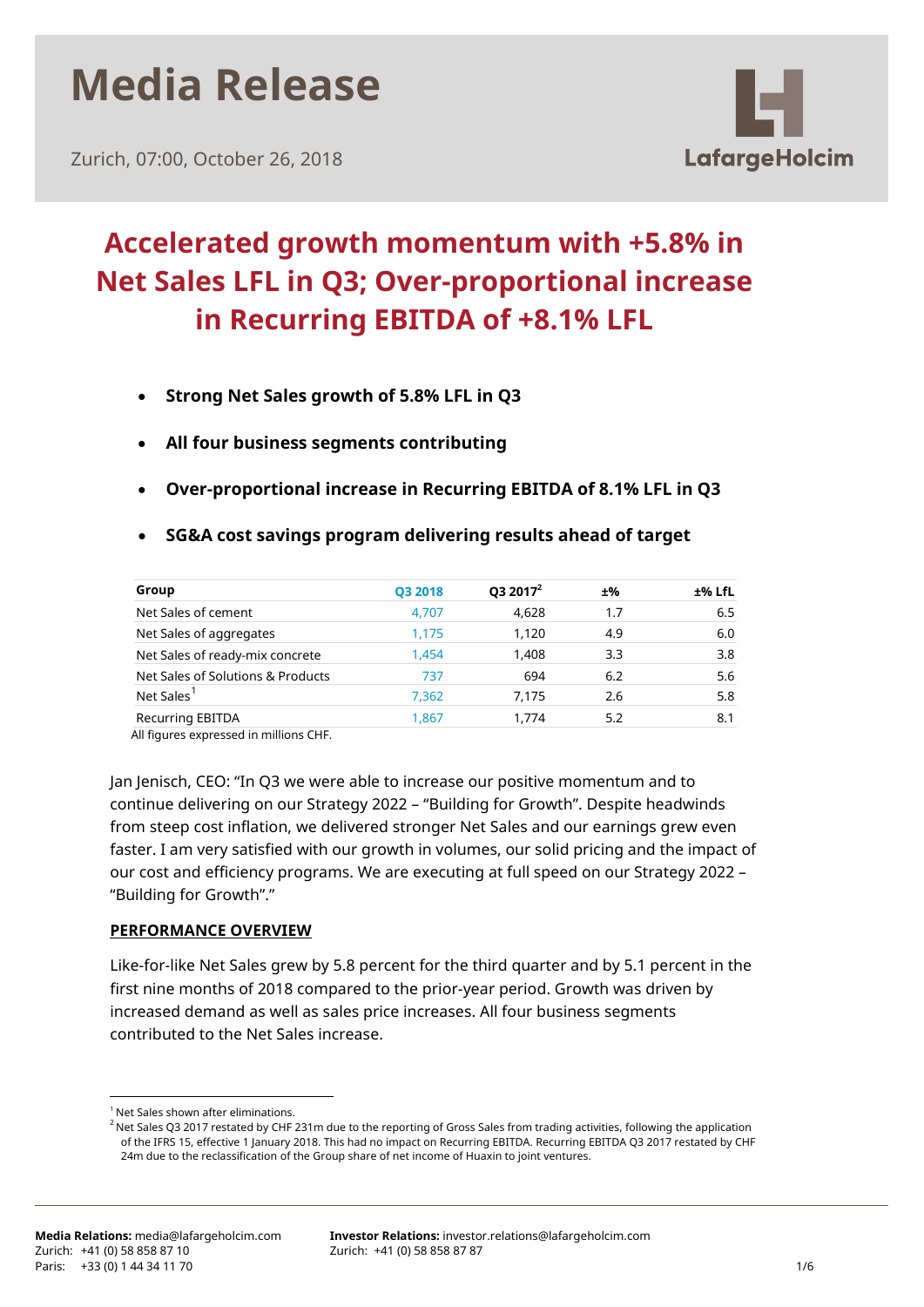# **Media Release**



Recurring EBITDA grew over-proportionally by a very strong 8.1 percent in Q3 compared to the prior-year period on a like-for-like basis, demonstrating strong momentum. Steep cost inflation in energy and logistics was more than offset by the company's volume growth as well as the effectiveness of its pricing and efficiency programs.

The North America region delivered a robust contribution supported by favorable market conditions and successful commercial initiatives. Results from the Latin America region were lower in Q3 2018 compared to the very strong performance in the prior-year period, impacted by weakening demand in several countries. The Europe region delivered positive results overall, with continued good momentum from most key markets. The Middle East Africa region showed signs of stabilization in key markets. The Asia Pacific region had another strong quarter, supported by contributions from China and India as well as improved performance in South East Asia.

## **STRATEGY 2022**

The execution of Strategy 2022 – "Building for Growth" is at full speed and well on track on all four value drivers: Growth, Simplification & Performance, Financial Strength and Vision & People.

On Growth: to date four bolt-on acquisitions have already been completed in highly attractive markets, the most recent being the acquisition of Denver (US)-based ready-mix concrete manufacturer Metro Mix in August. The July 2018 acquisition of the Vritz sandpit (FR) helps secure reserves in a well-positioned market for the next three decades. The business segments Aggregates and Ready-Mix Concrete achieved improved margins, a significant step in the implementation of the company's Strategy 2022 – "Building for Growth".

On Simplification & Performance: with the successful implementation of a new operating model based on a corporate-light structure and simple reporting lines, the company has achieved significant progress in its CHF 400 million SG&A savings program. The execution of this program is ahead of plan and has started to deliver results in Q3. The corporate offices in Singapore and Miami have been closed and the Zurich and Paris offices will be closed within Q1 2019.

On Financial Strength: since June 2018, more than CHF 1.3 billion has been successfully refinanced at attractive terms leading to an improved debt maturity profile and a decrease in financing costs. Progress towards the divestment target of CHF 2 billion has been made.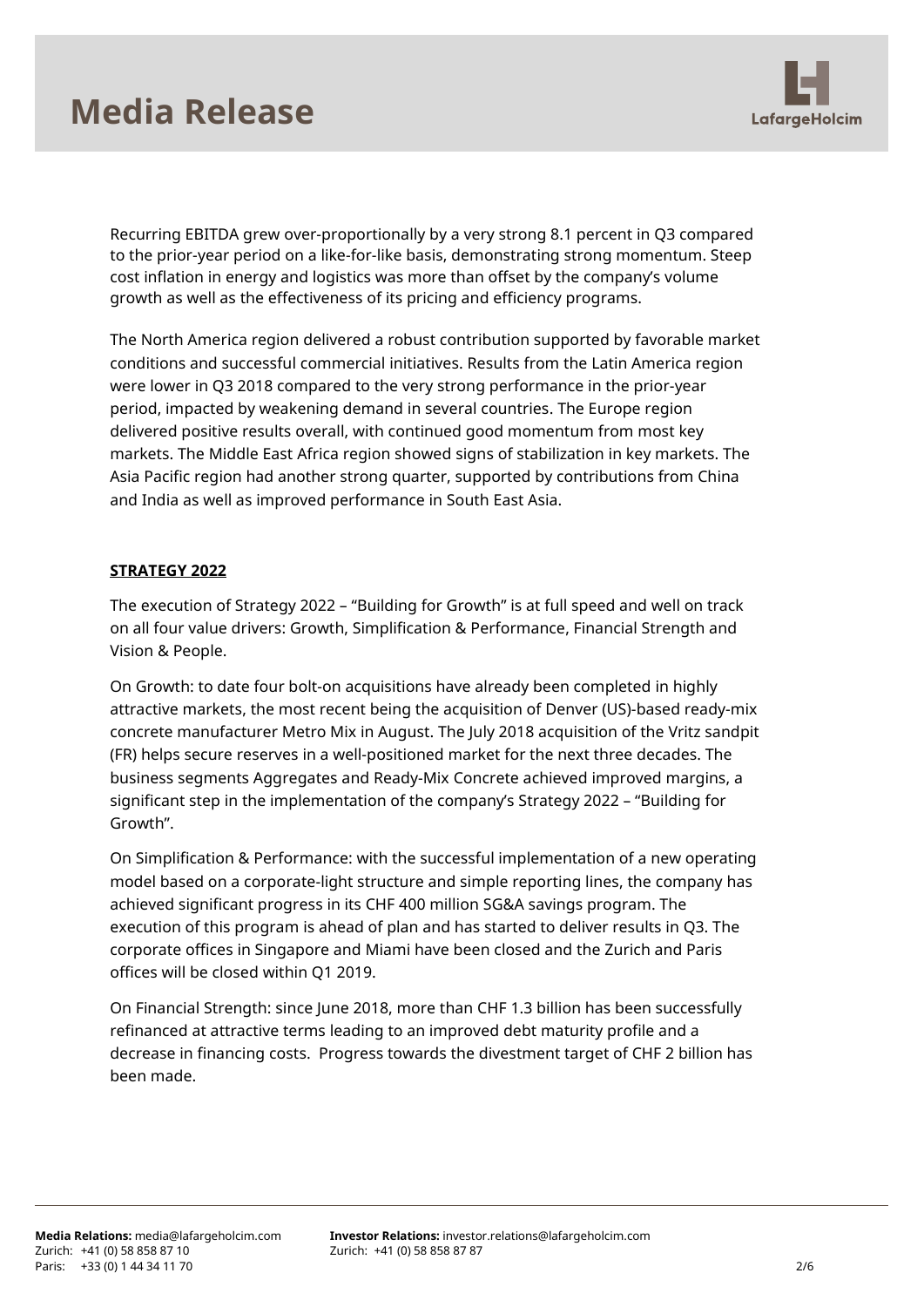## **Media Release**



## **OUTLOOK**

The accelerated sales growth and over-proportional increase in Recurring EBITDA demonstrates the strength of Strategy 2022 – "Building for Growth". This positive momentum is expected to continue in Q4 with the following underlying market trends:

- Continued growth in North America
- Softer cement demand in Latin America
- Strong markets in Europe
- Challenging but stabilizing conditions in Middle East Africa
- Continued demand growth in Asia

Based on the above trends and positive momentum, the Net Sales guidance for 2018 is adjusted upwards to 4 to 6 percent on a like-for-like basis (compared to 3 to 5 percent as previously guided).

While continued headwinds from cost inflation remain challenging, the volume growth, solid pricing and efficiency programs are expected to result in further growth in Recurring EBITDA in Q4. The Recurring EBITDA growth guidance for 2018 is adjusted to 3 to 5 percent on a like-for-like basis.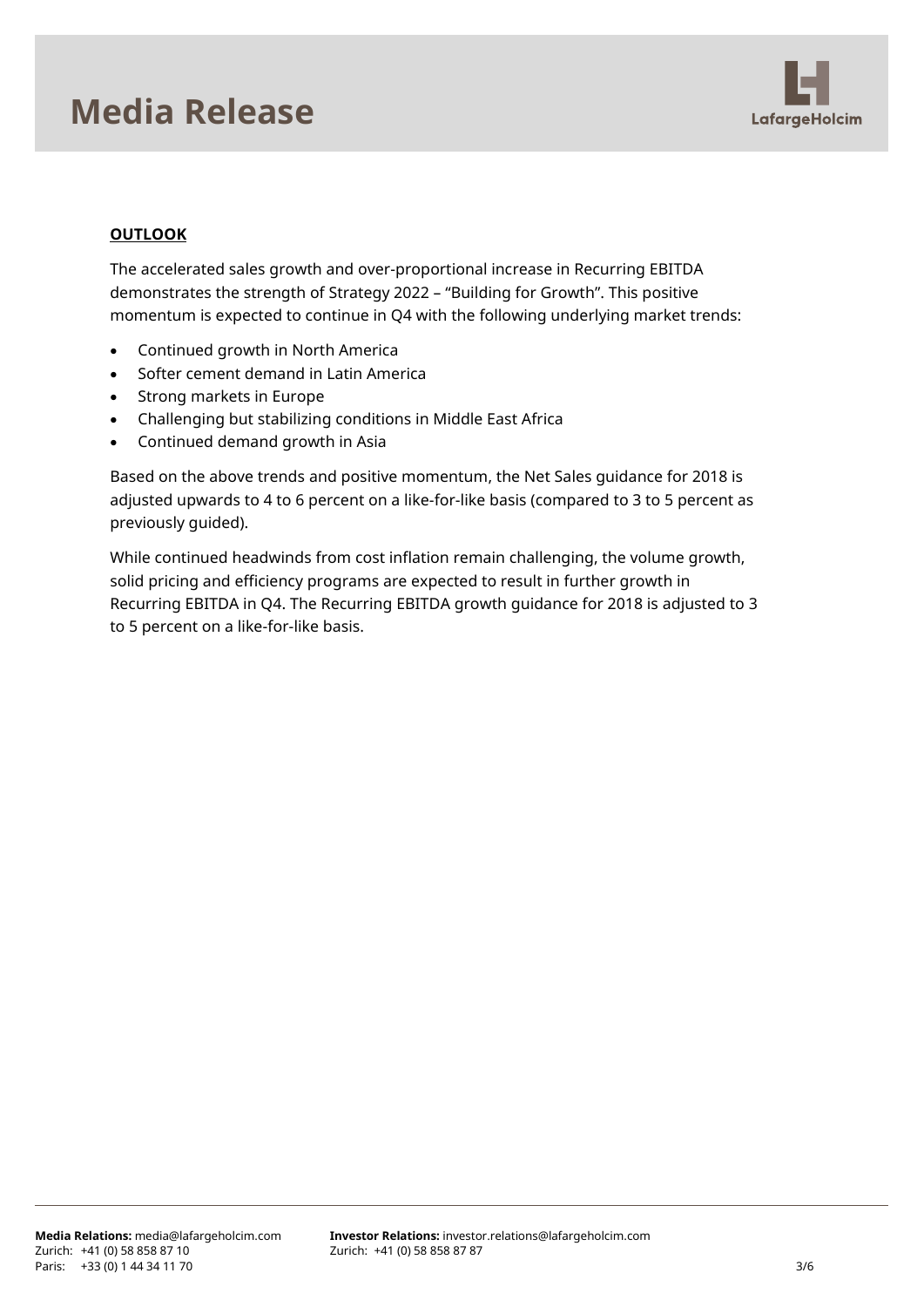

### **GROUP AND REGIONAL FIGURES**

| Group                       | Q3 2018 | Q3 2017 | ±%     | ±% LfL | <b>9M 2018</b> | 9M 2017 | ±%     | ±% LfL   |
|-----------------------------|---------|---------|--------|--------|----------------|---------|--------|----------|
| Sales of cement             |         |         |        |        |                |         |        |          |
| (million tonnes)            | 57.2    | 56.2    | 1.9    | 5.1    | 165.4          | 163.8   | 1.0    | 4.6      |
| Sales of aggregates         |         |         |        |        |                |         |        |          |
| (million tonnes)            | 80.0    | 80.1    | $-0.1$ | 3.0    | 205.3          | 208.1   | $-1.4$ | 1.5      |
| Sales of ready-mix concrete |         |         |        |        |                |         |        |          |
| (million $m^3$ )            | 13.5    | 13.3    | 1.2    | 1.1    | 38.0           | 37.7    | 0.9    | 1.3      |
| <b>Net Sales</b>            |         |         |        |        |                |         |        |          |
| (million CHF)               | 7,362   | 7,175   | 2.6    | 5.8    | 20,634         | 20,093  | 2.7    | 5.1      |
| <b>Recurring EBITDA</b>     |         |         |        |        |                |         |        |          |
| (million CHF)               | 1,867   | 1,774   | 5.2    | 8.1    | 4,351          | 4,356   | $-0.1$ | 2.5      |
|                             |         |         |        |        |                |         |        |          |
| <b>Asia Pacific</b>         | Q3 2018 | Q3 2017 | ±%     | ±% LfL | 9M 2018        | 9M 2017 | ±%     | $±%$ LfL |
| Sales of cement             |         |         |        |        |                |         |        |          |
| (million tonnes)            | 21.1    | 21.6    | $-2.3$ | 5.7    | 66.6           | 68.2    | $-2.4$ | 5.3      |
| Sales of aggregates         |         |         |        |        |                |         |        |          |
| (million tonnes)            | 7.8     | 8.1     | $-4.1$ | $-4.1$ | 23.6           | 23.7    | $-0.5$ | $-0.5$   |
| Sales of ready-mix concrete |         |         |        |        |                |         |        |          |
| (million $m^3$ )            | 3.2     | 3.4     | $-5.4$ | $-5.4$ | 9.3            | 9.5     | $-1.8$ | $-1.4$   |
| <b>Net Sales</b>            |         |         |        |        |                |         |        |          |
| (million CHF)               | 1,770   | 1,787   | $-0.9$ | 7.0    | 5,576          | 5,463   | 2.1    | 8.6      |
| <b>Recurring EBITDA</b>     |         |         |        |        |                |         |        |          |
| (million CHF)               | 378     | 308     | 22.7   | 35.0   | 1,151          | 1,000   | 15.1   | 22.6     |
|                             |         |         |        |        |                |         |        |          |
| <b>Europe</b>               | Q3 2018 | Q3 2017 | ±%     | ±% LfL | <b>9M 2018</b> | 9M 2017 | ±%     | ±% LfL   |
| Sales of cement             |         |         |        |        |                |         |        |          |
| (million tonnes)            | 12.6    | 12.1    | 3.8    | 3.8    | 33.9           | 32.3    | 4.9    | 4.9      |
| Sales of aggregates         |         |         |        |        |                |         |        |          |
| (million tonnes)            | 32.0    | 33.9    | $-5.7$ | 1.1    | 91.0           | 93.9    | $-3.1$ | 2.8      |
| Sales of ready-mix concrete |         |         |        |        |                |         |        |          |
| (million $m^3$ )            | 5.0     | 4.6     | 9.9    | 8.8    | 14.3           | 13.5    | 6.2    | 5.4      |
| <b>Net Sales</b>            |         |         |        |        |                |         |        |          |
| (million CHF)               | 2,027   | 1,883   | 7.7    | 6.9    | 5,692          | 5,209   | 9.3    | 4.6      |
| <b>Recurring EBITDA</b>     |         |         |        |        |                |         |        |          |
| (million CHF)               | 480     | 450     | 6.6    | 4.4    | 1,079          | 1,000   | 7.9    | 2.7      |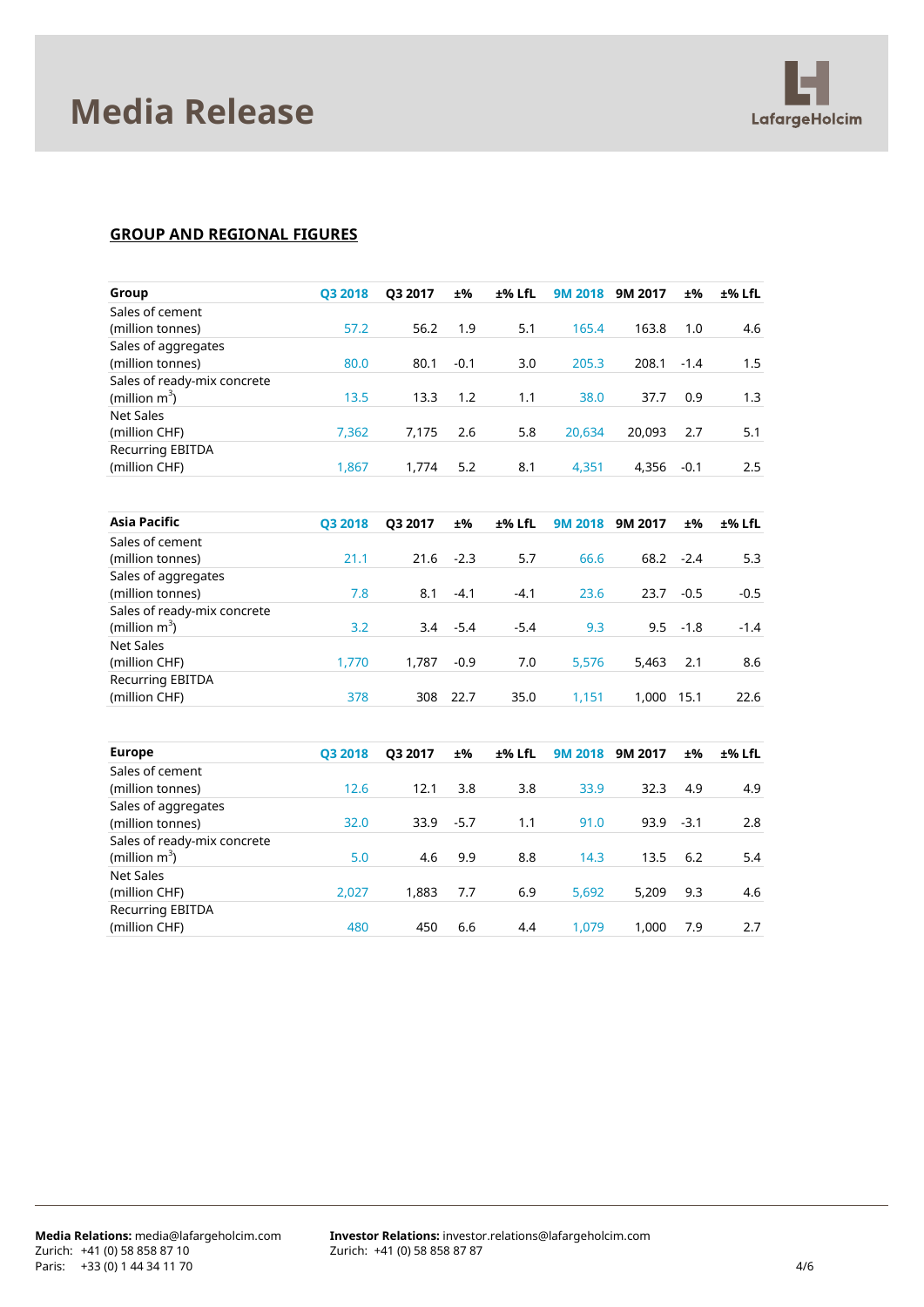

## **GROUP AND REGIONAL FIGURES** (continued)

| <b>Latin America</b>        | Q3 2018 | Q3 2017 | ±%      | ±% LfL | <b>9M 2018</b> | 9M 2017 | ±%      | ±% LfL  |
|-----------------------------|---------|---------|---------|--------|----------------|---------|---------|---------|
| Sales of cement             |         |         |         |        |                |         |         |         |
| (million tonnes)            | 6.3     | 6.7     | $-5.1$  | $-3.6$ | 18.9           | 18.5    | 2.4     | 6.3     |
| Sales of aggregates         |         |         |         |        |                |         |         |         |
| (million tonnes)            | 1.0     | 1.0     | $-4.4$  | 6.7    | 2.7            | 3.3     | $-19.0$ | $-1.5$  |
| Sales of ready-mix concrete |         |         |         |        |                |         |         |         |
| (million $m^3$ )            | 1.4     | 1.4     | $-3.7$  | 4.4    | 4.2            | 4.4     | $-5.7$  | 11.8    |
| <b>Net Sales</b>            |         |         |         |        |                |         |         |         |
| (million CHF)               | 698     | 746     | $-6.5$  | 7.8    | 2,126          | 2,205   | $-3.6$  | 11.1    |
| <b>Recurring EBITDA</b>     |         |         |         |        |                |         |         |         |
| (million CHF)               | 251     | 288     | $-13.0$ | $-5.5$ | 739            | 785     | $-5.8$  | 1.2     |
|                             |         |         |         |        |                |         |         |         |
| <b>Middle East Africa</b>   | Q3 2018 | Q3 2017 | ±%      | ±% LfL | <b>9M 2018</b> | 9M 2017 | ±%      | ±% LfL  |
| Sales of cement             |         |         |         |        |                |         |         |         |
| (million tonnes)            | 9.2     | 8.8     | 5.1     | 5.1    | 26.9           | 26.9    | 0.0     | 0.0     |
| Sales of aggregates         |         |         |         |        |                |         |         |         |
| (million tonnes)            | 2.6     | 2.7     | $-5.8$  | $-5.8$ | 6.7            | 8.0     | $-16.3$ | $-16.3$ |
| Sales of ready-mix concrete |         |         |         |        |                |         |         |         |
| (million $m^3$ )            | 1.1     | 1.1     | 1.2     | 1.2    | 3.1            | 3.6     | $-13.6$ | $-13.6$ |
| <b>Net Sales</b>            |         |         |         |        |                |         |         |         |
| (million CHF)               | 772     | 803     | $-3.8$  | $-1.3$ | 2,306          | 2,541   | $-9.2$  | $-5.5$  |
| <b>Recurring EBITDA</b>     |         |         |         |        |                |         |         |         |
| (million CHF)               | 200     | 232     | $-13.6$ | $-9.8$ | 566            | 824     | $-31.3$ | $-26.9$ |
|                             |         |         |         |        |                |         |         |         |
| <b>North America</b>        | Q3 2018 | Q3 2017 | ±%      | ±% LfL | <b>9M 2018</b> | 9M 2017 | ±%      | ±% LfL  |
| Sales of cement             |         |         |         |        |                |         |         |         |
| (million tonnes)            | 6.1     | 5.9     | 4.0     | 4.0    | 14.9           | 14.4    | 3.7     | 3.7     |
| Sales of aggregates         |         |         |         |        |                |         |         |         |
| (million tonnes)            | 36.8    | 34.4    | 6.9     | 6.9    | 81.3           | 79.2    | 2.7     | 2.7     |
| Sales of ready-mix concrete |         |         |         |        |                |         |         |         |
| (million $m^3$ )            | 2.8     | 2.9     | $-2.5$  | $-5.0$ | 7.2            | 6.7     | 6.1     | $-1.1$  |
| <b>Net Sales</b>            |         |         |         |        |                |         |         |         |
| (million CHF)               | 1,891   | 1,790   | 5.6     | 4.7    | 4,366          | 4,194   | 4.1     | 3.3     |
| <b>Recurring EBITDA</b>     |         |         |         |        |                |         |         |         |
| (million CHF)               | 643     | 621     | 3.5     | 2.9    | 1,113          | 1,093   | 1.8     | 2.5     |